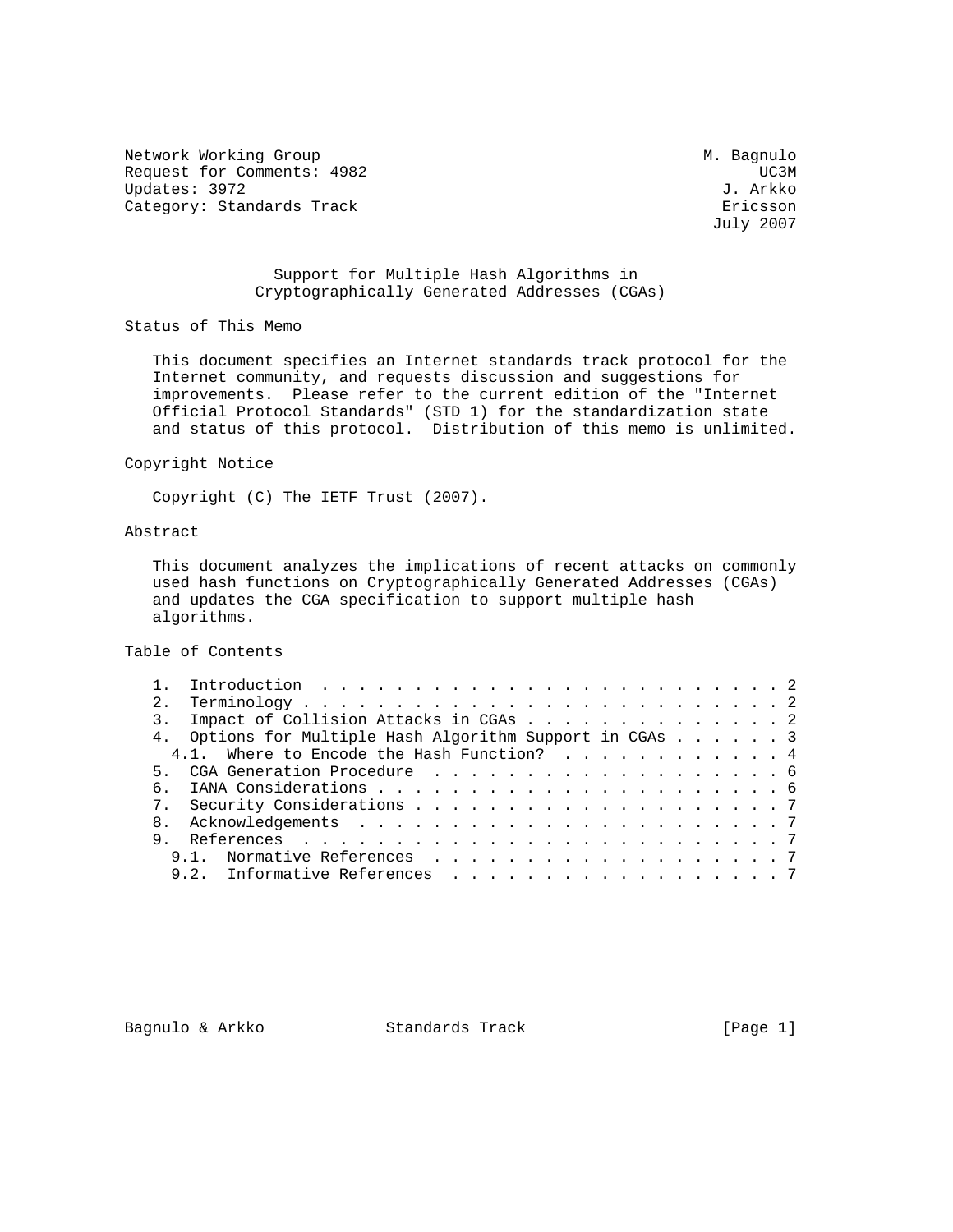## 1. Introduction

 Recent attacks to currently used hash functions have motivated a considerable amount of concern in the Internet community. The recommended approach [6] [10] to deal with this issue is first to analyze the impact of these attacks on the different Internet protocols that use hash functions and second to make sure that the different Internet protocols that use hash functions are capable of migrating to an alternative (more secure) hash function without a major disruption in the Internet operation.

 This document performs such analysis for the Cryptographically Generated Addresses (CGAs) defined in [2]. The first conclusion of the analysis is that the security of the protocols using CGAs is not affected by the recently available attacks against hash functions. The second conclusion of the analysis is that the hash function used is hard coded in the CGA specification. This document updates the CGA specification [2] to enable the support of alternative hash functions. In order to do so, this document creates a new registry managed by IANA to register the different hash algorithms used in CGAs.

2. Terminology

 The key words "MUST", "MUST NOT", "REQUIRED", "SHALL", "SHALL NOT", "SHOULD", "SHOULD NOT", "RECOMMENDED", "MAY", and "OPTIONAL" in this document are to be interpreted as described in RFC 2119 [1].

3. Impact of Collision Attacks in CGAs

 Recent advances in cryptography have resulted in simplified attacks against the collision-free property of certain commonly used hash functions [6] [10], including SHA-1 that is the hash function used by CGAs [2]. The result is that it is possible to obtain two messages, M1 and M2, that have the same hash value with much less than  $2^{\wedge}(\mathbb{L}/2)$  attempts. We will next analyze the impact of such attacks in the currently proposed usages of CGAs.

 As we understand it, the attacks against the collision-free property of a hash function mostly challenge the application of such hash functions, for the provision of non-repudiation capabilities. This is because an attacker would be capable to create two different messages that result in the same hash value and it can then present any of the messages interchangeably (for example after one of them has been signed by the other party involved in the transaction). However, it must be noted that both messages must be generated by the same party.

Bagnulo & Arkko Standards Track [Page 2]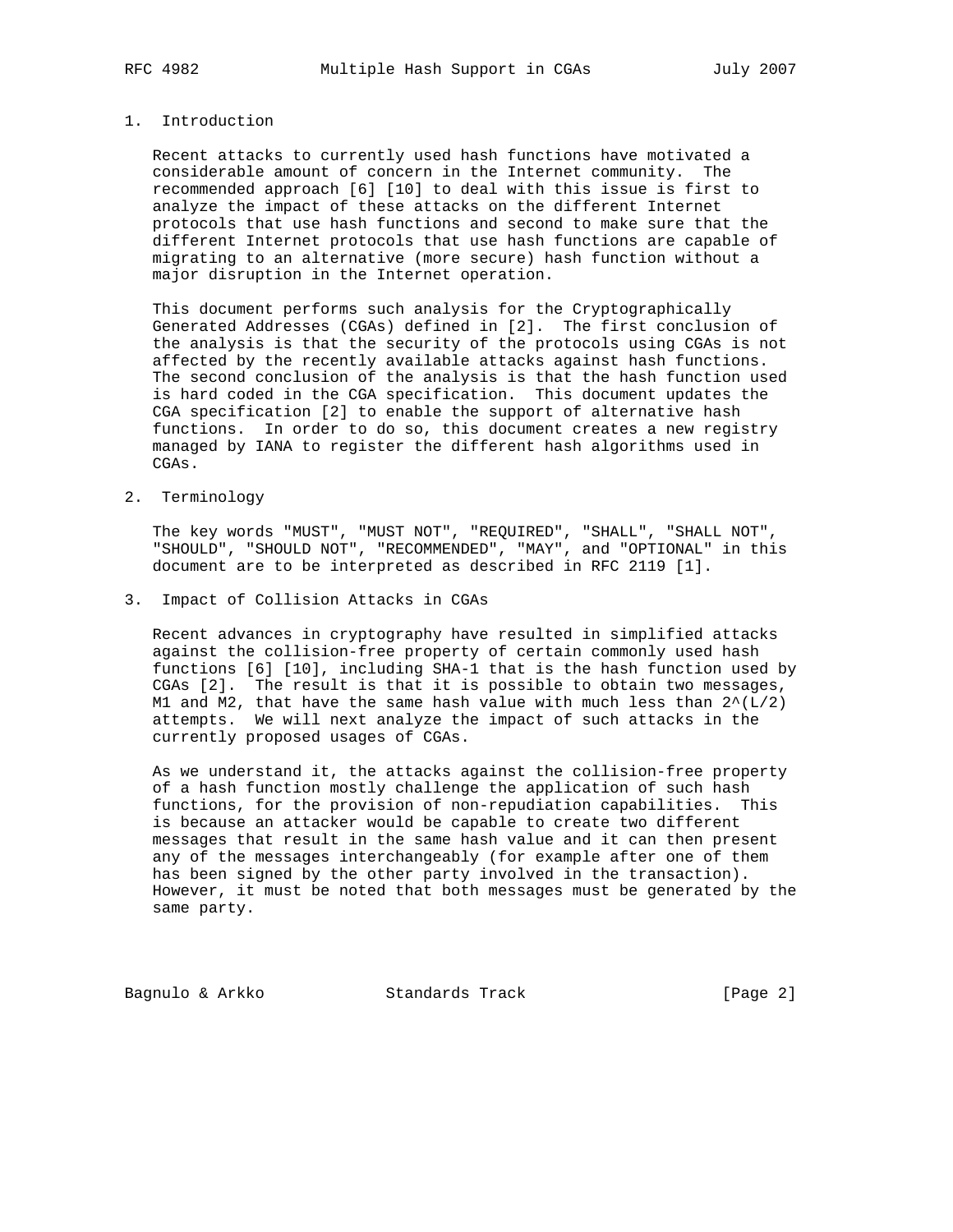As far as we understand, current usages of CGAs does not include the provision of non-repudiation capabilities, so attacks against the collision-free property of the hash function do not enable any useful attack against CGA-based protocols.

 Current usages of the CGAs are basically oriented to prove the ownership of a CGA and then bind it to alternative addresses that can be used to reach the original CGA. This type of application of the CGA include:

- o The application of CGAs to protect the shim6 protocol [7]. In this case, CGAs are used as identifiers for the established communications. CGA features are used to prove that the owner of the identifier is the one that is providing the alternative addresses that can be used to reach the initial identifier. This is achieved by signing the list of alternative addresses available in the multihomed host with the private key of the CGA.
- o The application of CGAs to secure the IPv6 mobility support protocol [8] as proposed in [9]. In this case, the CGAs are used as Home Addresses and they are used to prove that the owner of the Home Address is the one creating the binding with the new Care-off Address. Similarly to the previous case, this is achieved by signing the Binding Update message carrying the Care-off Address with the private key of the CGA.
- o The application of CGA to Secure Neighbour Discovery [4]. In this case, the CGA features are used to prove the address ownership, so that it is possible to verify that the owner of the IP address is the one that is providing the layer 2 address information. This is achieved by signing the layer 2 address information with the private key of the CGA.

 Essentially, all the current applications of CGAs rely on CGAs to protect a communication between two peers from third party attacks and not to provide protection from the peer itself. Attacks against the collision-free property of the hash functions suppose that one of the parties is generating two messages with the same hash value in order to launch an attack against its communicating peer. Since CGAs are not currently used to providing this type of protection, it is then natural that no additional attacks are enabled by a weaker collision resistance of the hash function.

4. Options for Multiple Hash Algorithm Support in CGAs

 CGAs, as currently defined in [2], are intrinsically bound to the SHA-1 hash algorithm and no other hash function is supported.

Bagnulo & Arkko Standards Track [Page 3]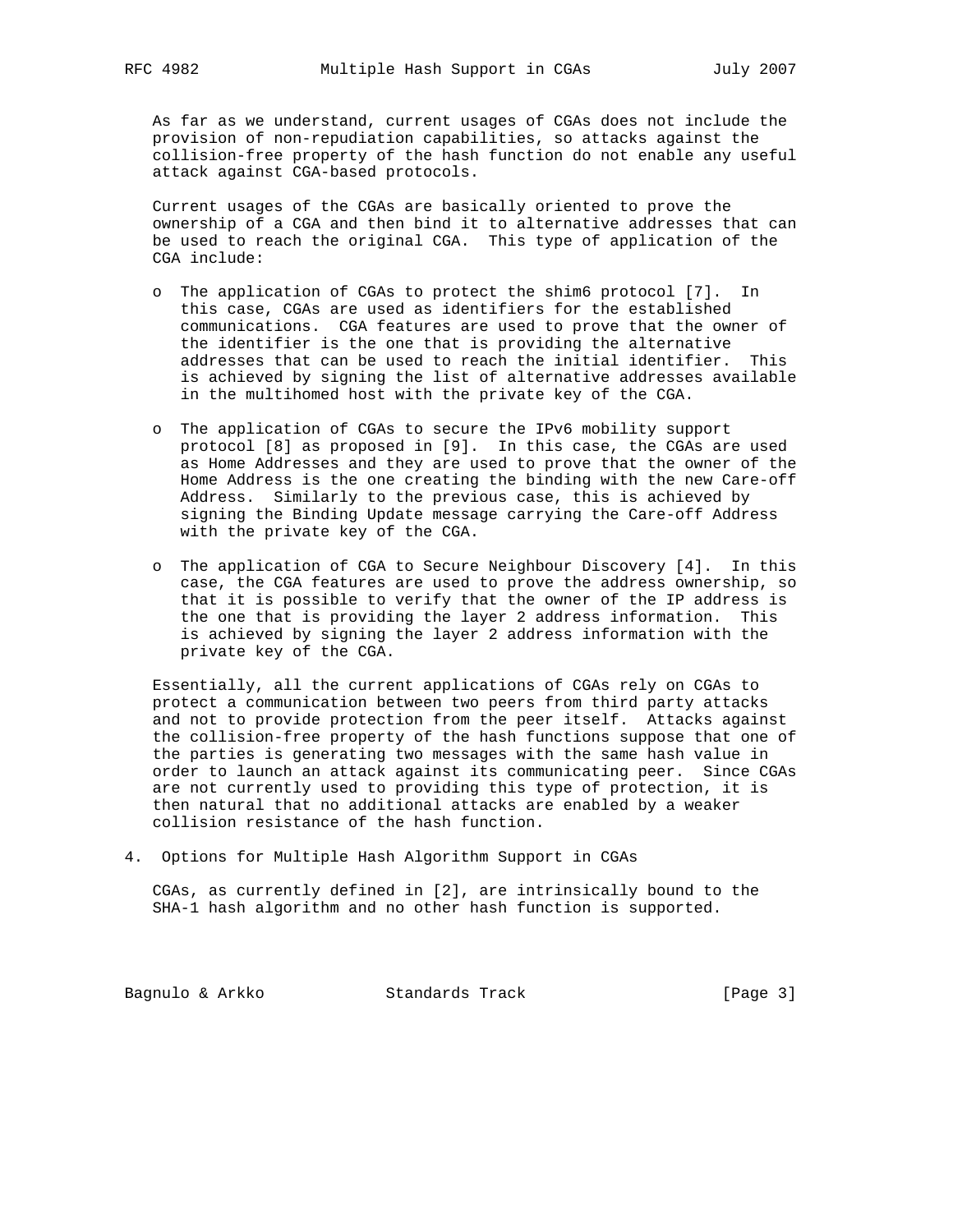Even though the attacks against the collision-free property of the hash functions do not result in new vulnerabilities in the current applications of CGAs, it seems wise to enable multiple hash function support in CGAs. This is mainly for two reasons: first, potential future applications of the CGA technology may be susceptible to attacks against the collision-free property of SHA-1. Supporting alternative hash functions would allow applications that have stricter requirements on the collision-free property to use CGAs. Second, one lesson learned from the recent attacks against hash functions is that it is possible that one day we need to start using alternative hash functions because of successful attacks against other properties of the commonly used hash functions. Therefore, it seems wise to modify protocols in general and the CGAs in particular to support this transition to alternative hash functions as easy as possible.

4.1. Where to Encode the Hash Function?

 The next question we need to answer is where to encode the hash function that is being used. There are several options that can be considered:

 One option would be to include the hash function used as an input to the hash function. This basically means to create an extension to the CGA Parameter Data Structure, as defined in [3], that codifies the hash function used. The problem is that this approach is vulnerable to bidding down attacks or downgrading attacks as defined in [10]. This means that even if a strong hash function is used, an attacker could find a CGA Parameter Data Structure that uses a weaker function but results in an equal hash value. This happens when the original hash function H1 and CGA Parameters Data Structure indicating H1 result in value X, and another hash function H2 and CGA Parameters Data Structure indicating H2 also result in the same value X.

 In other words, the downgrading attack would work as follows: suppose that Alice generates a CGA CGA\_A using the strong hash function HashStrong and using a CGA Parameter Data Structure CGA\_PDS\_A. The selected hash function HashStrong is encoded as an extension field in the CGA\_PDS\_A. Suppose that by using a brute force attack, an attacker X finds an alternative CGA Parameter Data Structure CGA\_PDS\_X whose hash value, by using a weaker hash function, is CGA\_A. At this point, the attacker can pretend to be the owner of CGA\_A and the stronger hash function has not provided additional protection.

 The conclusion from the previous analysis is that the hash function used in the CGA generation must be encoded in the address itself.

Bagnulo & Arkko Standards Track [Page 4]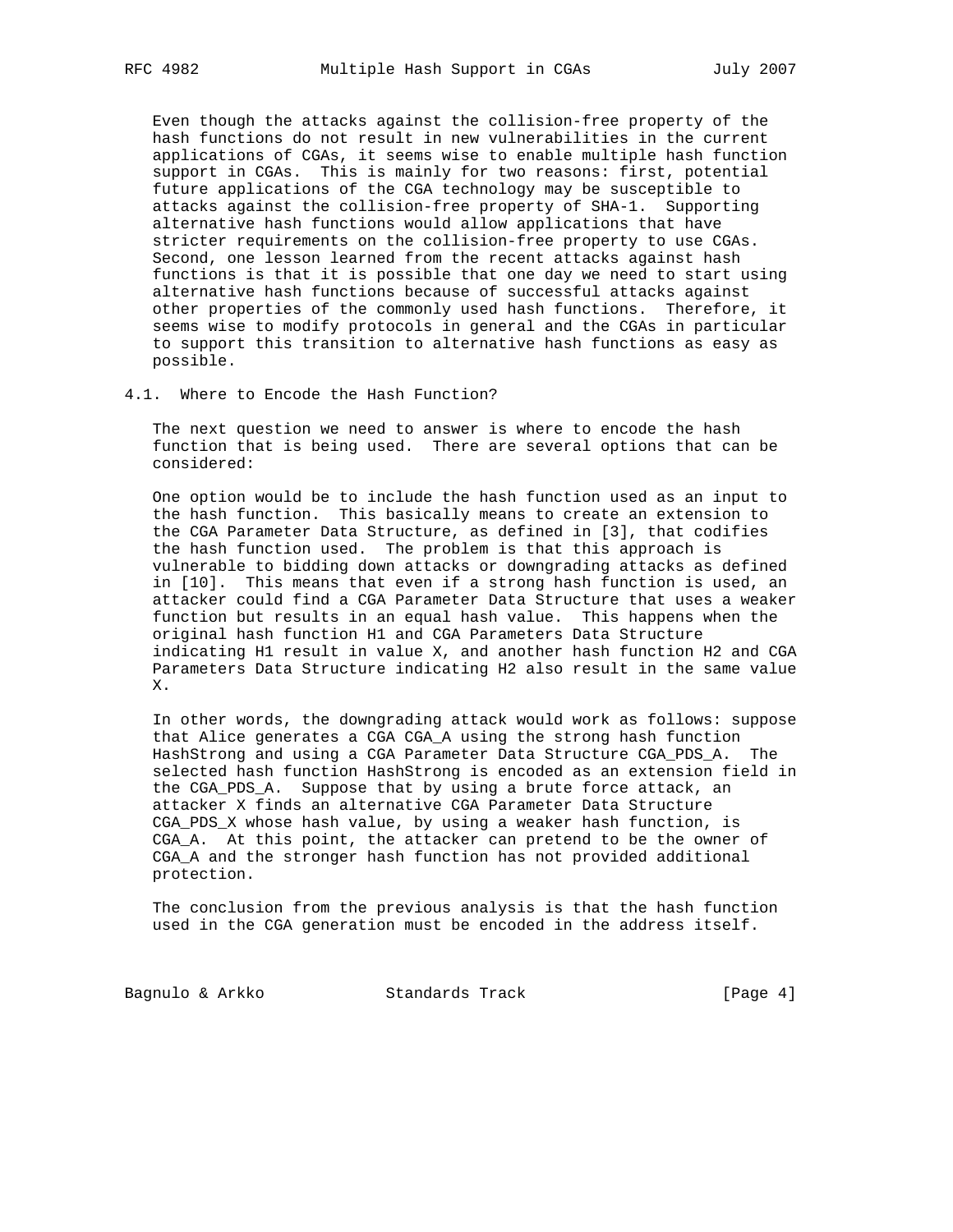Since we want to support several hash functions, we will likely need at least 2 or 3 bits for this.

 One option would be to use more bits from the hash bits of the interface identifier. However, the problem with this approach is that the resulting CGA is weaker because less hash information is encoded in the address. In addition, since those bits are currently used as hash bits, it is impossible to make this approach backward compatible with existent implementations.

 Another option would be to use the "u" and the "g" bits to encode this information, but this is probably not such a good idea since those bits have been honoured so far in all interface identifier generation mechanisms, which allow them to be used for the original purpose (for instance we can still create a global registry for unique interface identifiers). Finally, another option is to encode the hash value used in the Sec bits. The Sec bits are used to artificially introduce additional difficulty in the CGA generation process in order to provide additional protection against brute force attacks. The Sec bits have been designed in a way that the lifetime of CGAs are extended, when it is feasible to attack 59-bits long hash values. However, this is not the case today, so in general CGA will have a Sec value of 000. The proposal is to encode in the Sec bits, not only information about brute force attack protection but also to encode the hash function used to generate the hash. So for instance, the Sec value 000 would mean that the hash function used is SHA-1 and the 0 bits of hash2 (as defined in RFC 3972) must be 0. Sec value of 001 could be that the hash function used is SHA-1 and the 16 bits of hash2 (as defined in RFC 3972) must be zero. However, the other values of Sec could mean that an alternative hash function needs to be used and that a certain amount of bits of hash2 must be zero. The proposal is not to define any concrete hash function to be used for other Sec values, since it is not yet clear that we need to do so nor is it clear which hash function should be selected.

 Note that since there are only 8 Sec values, it may be necessary to reuse Sec values when we run out of unused Sec values. The scenario where such an approach makes sense is where there are some Sec values that are no longer being used because the resulting security has become weak. In this case, where the usage of the Sec value has long been abandoned, it would be possible to reassign the Sec values. However, this must be a last resource option, since it may affect interoperability. This is because two implementations using different meanings of a given Sec value would not be able to interoperate properly (i.e., if an old implementation receives a CGA generated with the new meaning of the Sec value, it will fail and the same for a new implementation receiving a CGA generated with the old meaning of the Sec value). In case the approach of reassigning a Sec

Bagnulo & Arkko Standards Track [Page 5]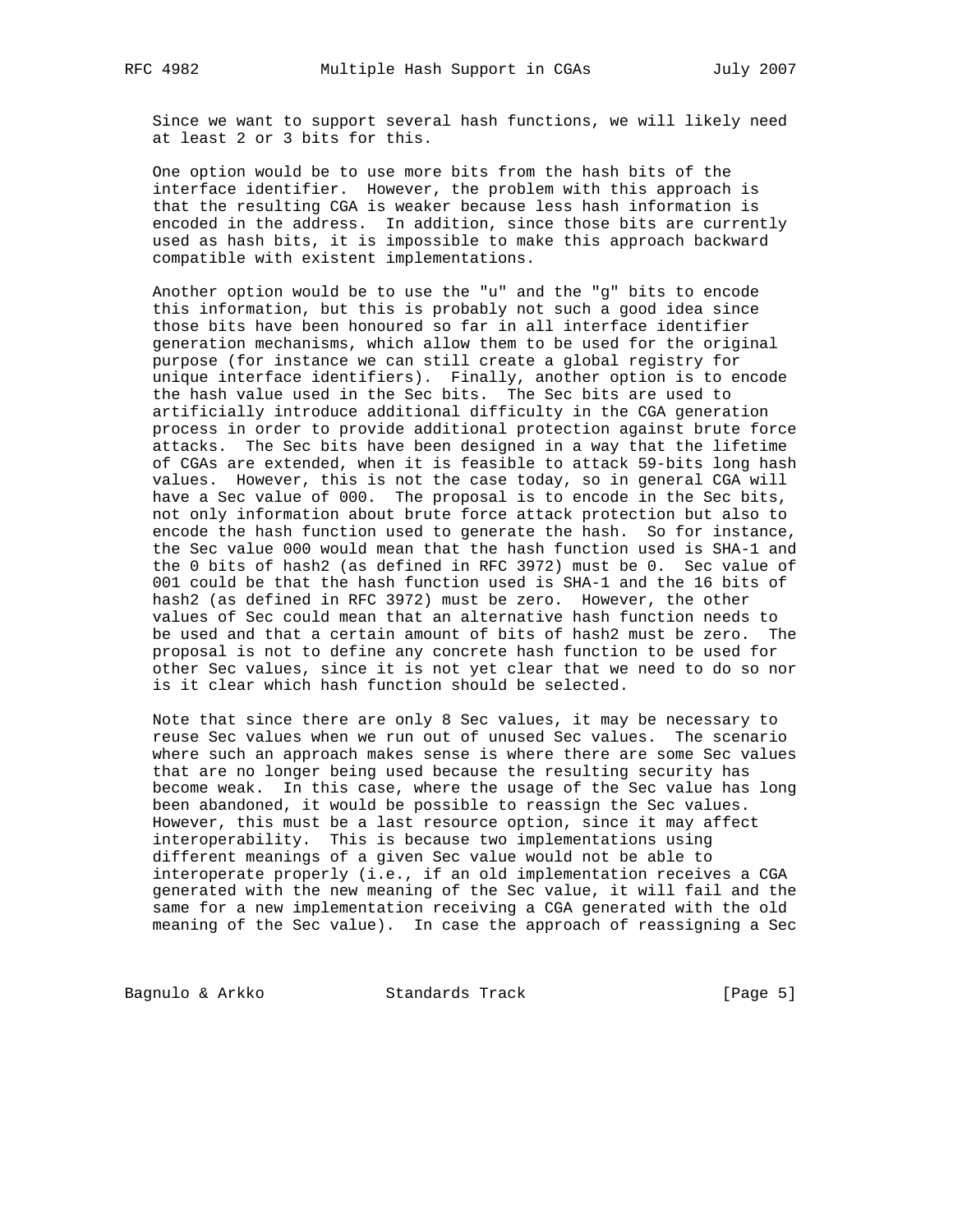value is followed, a long time is required between the deprecation of the old value and the reassignment in order to prevent misinterpretation of the value by old implementations.

 An erroneous interpretation of a reused Sec value, both on the CGA owner's side and the CGA verifier's side, would have the following result, CGA verification would fail in the worst case and both nodes would have to revert to unprotected IPv6 addresses. This can happen only with obsolete CGA parameter sets, which would be considered insecure anyway. In any case, an implementation must not simultaneously support two different meanings of a Sec value.

5. CGA Generation Procedure

 The SEC registry defined in the IANA considerations section of this document contains entries for the different Sec values. Each of these entries points to an RFC that defines the CGA generation procedure that MUST be used when generating CGAs with the associated Sec value.

 It should be noted that the CGA generation procedure may be changed by the new procedure not only in terms of the hash function used but also in other aspects, e.g., longer Modifier values may be required if the number of 0s required in hash2 exceed the currently defined bound of 112 bits. The new procedure (which potentially involves a longer Modifier value) would be described in the RFC pointed to by the corresponding Sec registry entry.

 In addition, the RFC that defines the CGA generation procedure for a Sec value MUST explicitly define the minimum key length acceptable for CGAs with that Sec value. This is to provide a coherent protection both in the hash and the public key techniques.

#### 6. IANA Considerations

 This document defines a new registry entitled "CGA SEC" for the Sec field defined in RFC 3972 [2] that has been created and is maintained by IANA. The values in this name space are 3-bit unsigned integers.

 Initial values for the CGA Extension Type field are given below; future assignments are to be made through Standards Action [5]. Assignments consist of a name, the value, and the RFC number where the CGA generation procedure is defined.

Bagnulo & Arkko Standards Track [Page 6]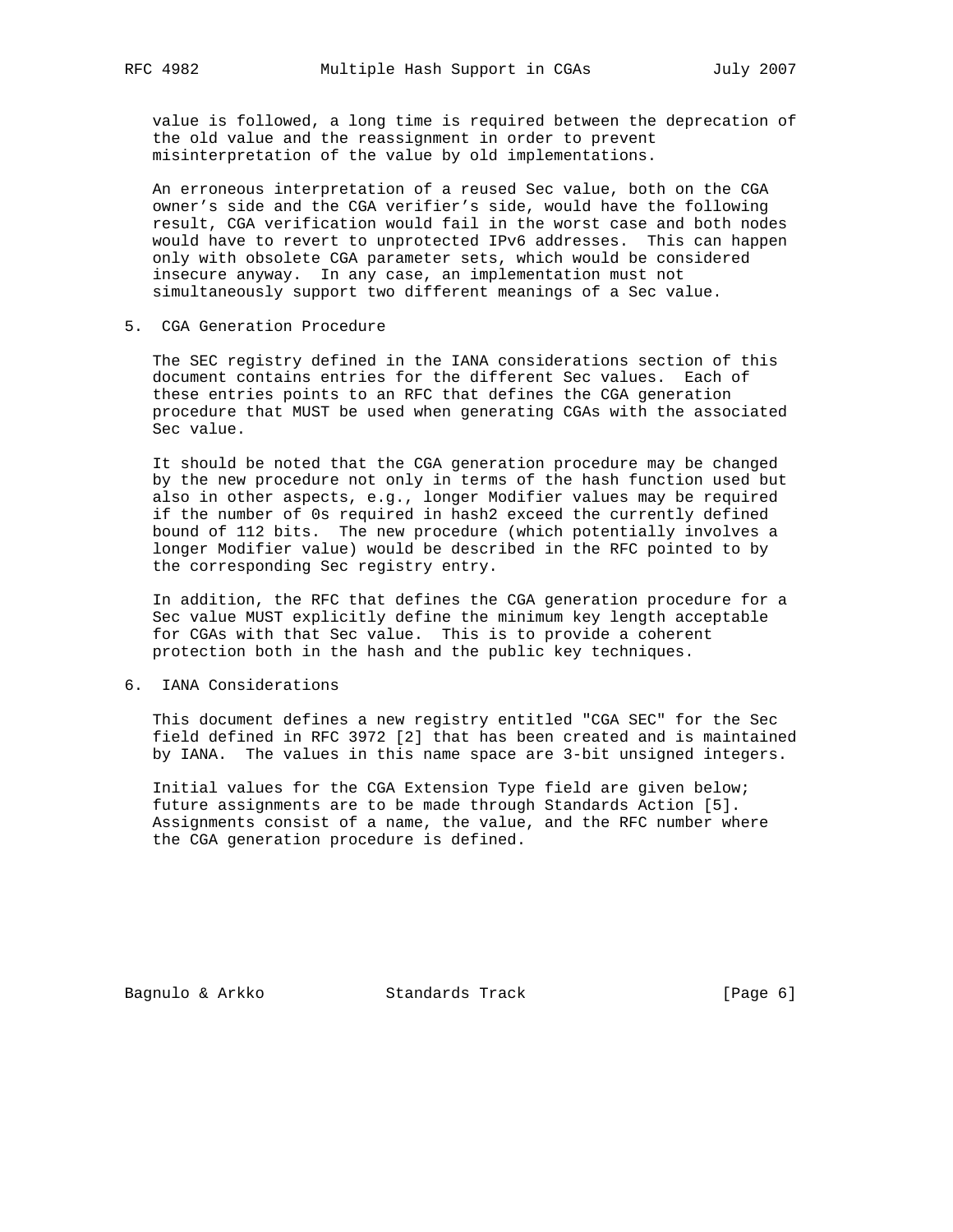The following initial values are assigned in this document:

| Name              | Value   RFCs |            |
|-------------------|--------------|------------|
| SHA-1 Ohash2bits  | 000          | 3972, 4982 |
| SHA-1 16hash2bits | 001          | 3972, 4982 |
| SHA-1 32hash2bits | 01 Q         | 3972, 4982 |

7. Security Considerations

 This document is about security issues and, in particular, about protection against potential attacks against hash functions.

8. Acknowledgements

 Russ Housley, James Kempf, Christian Vogt, Pekka Nikander, and Henrik Levkowetz reviewed and provided comments about this document.

 Marcelo Bagnulo worked on this document while visiting Ericsson Research Laboratory Nomadiclab.

- 9. References
- 9.1. Normative References
	- [1] Bradner, S., "Key words for use in RFCs to Indicate Requirement Levels", BCP 14, RFC 2119, March 1997.
	- [2] Aura, T., "Cryptographically Generated Addresses (CGA)", RFC 3972, March 2005.
	- [3] Bagnulo, M. and J. Arkko, "Cryptographically Generated Addresses (CGA) Extension Field Format", RFC 4581, October 2006.
	- [4] Arkko, J., Kempf, J., Zill, B., and P. Nikander, "SEcure Neighbor Discovery (SEND)", RFC 3971, March 2005.

### 9.2. Informative References

- [5] Narten, T. and H. Alvestrand, "Guidelines for Writing an IANA Considerations Section in RFCs", BCP 26, RFC 2434, October 1998.
- [6] Hoffman, P. and B. Schneier, "Attacks on Cryptographic Hashes in Internet Protocols", RFC 4270, November 2005.

Bagnulo & Arkko Standards Track [Page 7]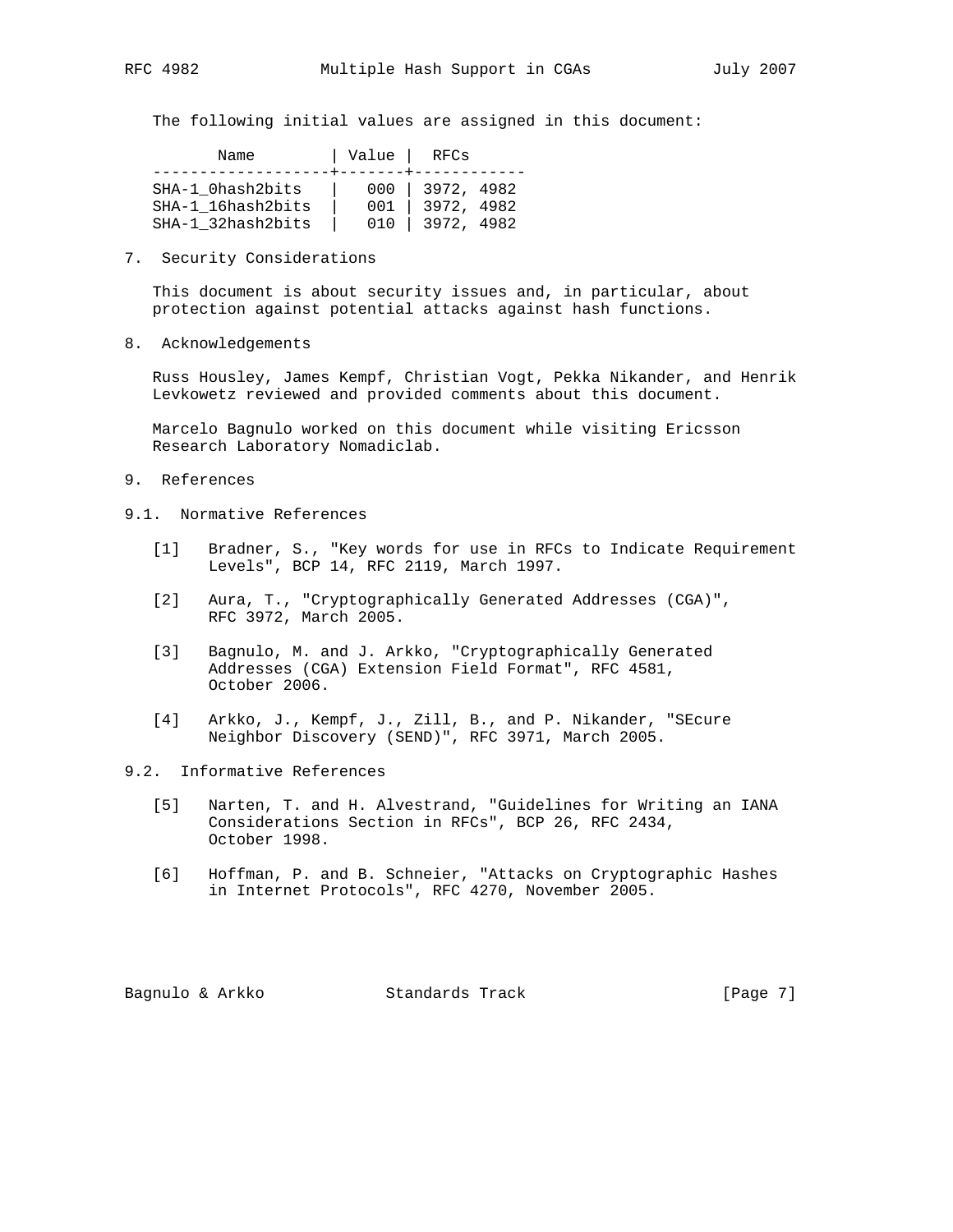- [7] Nordmark, E. and M. Bagnulo, "Multihoming L3 Shim Approach", Work in Progress, July 2005.
- [8] Johnson, D., Perkins, C., and J. Arkko, "Mobility Support in IPv6", RFC 3775, June 2004.
- [9] Arkko, J., "Applying Cryptographically Generated Addresses and Credit-Based Authorization to Mobile IPv6", Work in Progress, June 2006.
- [10] Bellovin, S. and E. Rescorla, "Deploying a New Hash Algorithm", NDSS '06, February 2006.

Authors' Addresses

 Marcelo Bagnulo Universidad Carlos III de Madrid Av. Universidad 30 Leganes, Madrid 28911 SPAIN

 Phone: 34 91 6249500 EMail: marcelo@it.uc3m.es URI: http://www.it.uc3m.es

 Jari Arkko Ericsson Jorvas 02420 Finland

EMail: jari.arkko@ericsson.com

Bagnulo & Arkko Standards Track [Page 8]